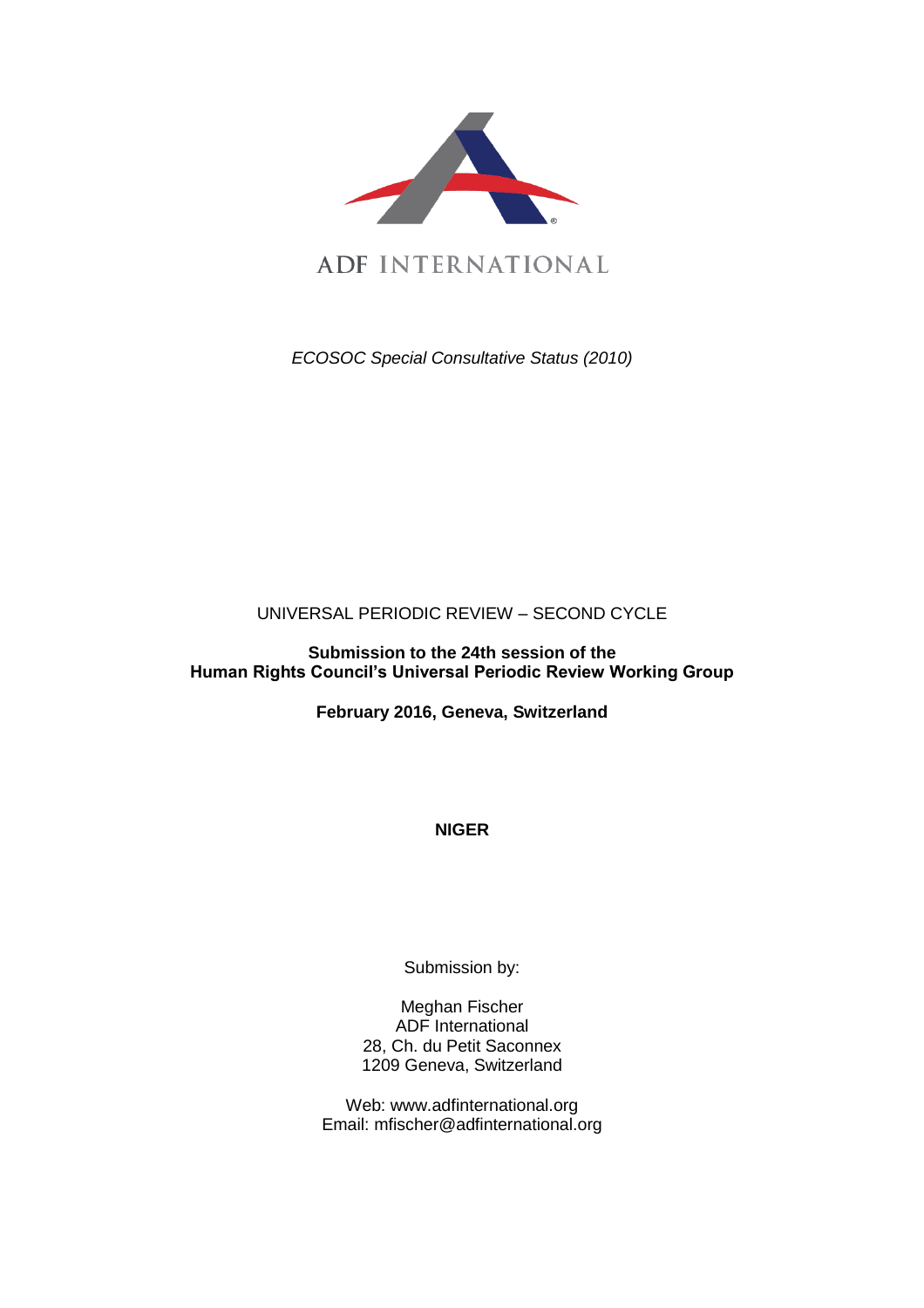#### **Introduction**

- 1. ADF International is a global alliance-building legal organization that advocates for religious freedom, life, and marriage and family before national and international institutions. As well as having ECOSOC consultative status with the United Nations (registered name "Alliance Defending Freedom"), ADF International has accreditation with the European Commission and Parliament, the Fundamental Rights Agency of the European Union, the Organization for Security and Cooperation in Europe, and the Organization of American States.
- 2. This report highlights the growing persecution of Christians in Niger and calls on the government to protect Christians' free exercise of religion. It also evaluates Niger's maternal health record and describes the interventions needed to guarantee that women can go safely through pregnancy and childbirth.

## **(a) Religious Freedom**

## *Background*

- 3. There is no established religion in Niger. The constitution guarantees religious freedom, and the government guarantees free exercise of religion and freedom of expression. 1
- 4. 98 percent of the population is Muslim, and less than two percent is Protestant or Roman Catholic.<sup>2</sup>
- 5. Niger was number 50 on the 2013 World Watch List, which ranks the top 50 countries where Christians are most persecuted. $3$  It does not appear on the 2014 or 2015 World Watch List because problems escalated in other countries, not because the situation in Niger improved.<sup>4</sup> Christians are persecuted largely by family members and the local community.<sup>5</sup>
- 6. There has been a significant increase in militant Islam in Niger.<sup>6</sup> Islamic religious leaders have had increasing influence on the government, and Islamic organizations, including extremist groups, are on the rise.<sup>7</sup> There is also threat from outside Islamic extremist groups. For example, in February 2015, Nigeria's Boko

<sup>1</sup> <sup>1</sup> U.S. STATE DEP'T, NIGER 2013 INTERNATIONAL RELIGIOUS FREEDOM REPORT 1 (2014), *available at* http://www.state.gov/documents/organization/222293.pdf.

<sup>2</sup> *Id.*

<sup>3</sup> Mission Network News, *The 2013 World Watch List Is Out*, 8 Jan. 2013, https://www.mnnonline.org/ news/the-2013-world-watch-list-is-out/.

<sup>4</sup> *See* Sarah Eekhoff Zylstra, *'Not Forgotten': The Top 50 Countries Where It's Most Difficult To Be A Christian*, CHRISTIANITY TODAY, 7 Jan. 2015, http://www.christianitytoday.com/gleanings/2015/january/ not-forgotten-top-50-countries-world-watch-list-open-doors.html.

<sup>5</sup> Open Doors, Niger, https://www.opendoorsmy.org/persecutedchristians/countryprofiles/niger/.

<sup>6</sup> Sudarsan Raghavan, *Niger struggles against militant Islam*, WASH. POST, 16 Aug. 2012,

http://www.washingtonpost.com/world/niger-struggles-against-militant-islam/2012/08/16/9b712956 d7f4-11e1-98c0-31f6f55bdc4a\_story.html.

<sup>7</sup> Open Doors, *supra* note 5.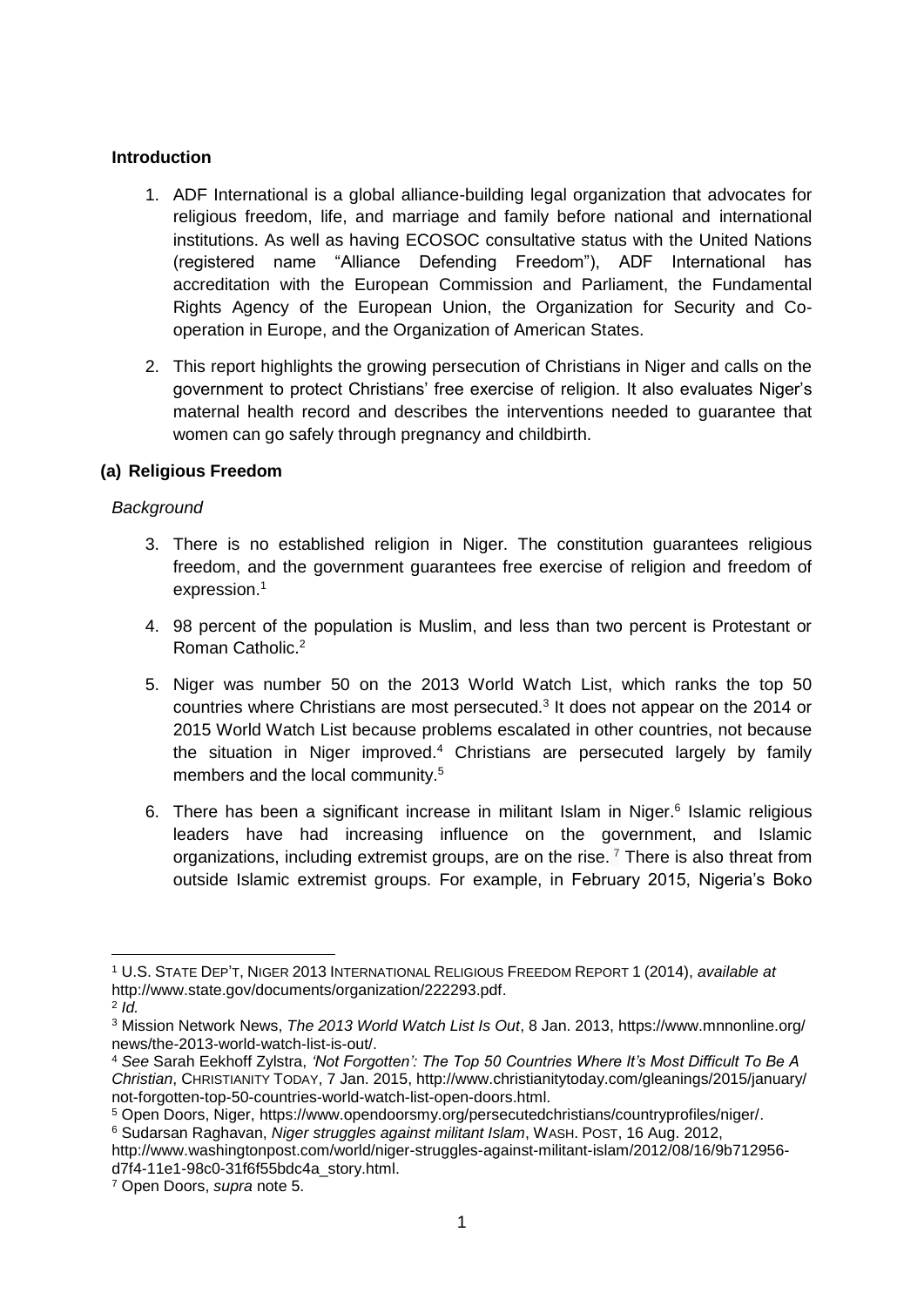Haram Islamic extremists entered Niger for the first time, and Niger's military responded and pushed them back.<sup>8</sup>

- 7. Unfortunately, previously good relations between Christians and Muslims are now being threatened by the growing radicalization of Islam.<sup>9</sup>
- 8. In September 2012, Muslim protesters ransacked and destroyed two evangelical churches and the Catholic cathedral in Zinder in response to a film on Islam produced in the United States.<sup>10</sup>
- 9. In 2013, seven churches were attacked.<sup>11</sup>
- 10. In January 2015, Muslim protests following the Charlie Hebdo publication of Mohammed on its cover destroyed more than 70 Christian churches.<sup>12</sup> More than 30 homes of Christians were burned down. The violence started in Zinder and moved to other main towns in the country, culminating in a large protest in Niamey, the capital. Christian missionaries and local Christians in Niamey said the gates of their homes were marked as targets.<sup>13</sup>
- 11. President Mahamadou Issoufou spoke out against the attacks. However, reports indicated that the security forces did not respond to the protests, leaving Christians and their homes and churches "easy targets for the protesters and looters."<sup>14</sup> Firefighters also did not respond, and churches were still burning days later.<sup>15</sup>

#### *Protection of religious freedom*

- 12. Article 18 of the International Covenant on Civil and Political Rights (ICCPR) guarantees the right to freedom of religion, including the freedom of worship in community with others, which is bolstered by article 22's guarantee of freedom of association. In article 27, the ICCPR emphasizes that States must protect the rights of religious minorities to profess and practise their own religion.
- 13. While the government and the laws of Niger in theory do guarantee freedom of religion, in practice the free exercise of religion is hampered when Christians' places of worship and homes are targeted for vandalism and destruction.

1

<sup>8</sup> *Boko Haram launches first attack in Niger*, BBC, 7 Feb. 2015, http://www.bbc.com/news/worldafrica-31162979.

<sup>9</sup> See Open Doors, *Open Doors Shows Solidarity with Suffering Church in Niger*, 28 May 2015, https://www.opendoorsusa.org/newsroom/tag-news-post/open-doors-shows-solidarity-with-sufferingchurch-in-niger/; Open Doors, *Niger: Rioters Vow to Burn Last Church*, 13 Feb. 2015,

http://www.opendoorsuk.org/news/stories/niger\_150213.php. *See also* Raghavan, *supra* note 6. <sup>10</sup> Open Doors, *Niger: Churches Destroyed in Anti-Charlie Hebdo Demo*, 19 Jan. 2015,

http://www.opendoorsuk.org/news/stories/niger\_150119.php.

 $11$   $\dot{I}$ *d.* 

<sup>12</sup> *70+ churches destroyed as 'anti-Charlie' protests spread in Niger,* WORLD WATCH MONITOR, 20 Jan. 2015, https://www.worldwatchmonitor.org/2015/01/3630042/.

<sup>13</sup> Toni Braddix, *Niger's persecuted Christians 'upbeat,' faithful,* BAPTIST PRESS, 9 Mar. 2015, http://www.bpnews.net/44344/nigers-persecuted-christians-upbeat-faithful.

<sup>14</sup> *See 70+ churches destroyed as 'anti-Charlie' protests spread in Niger*, *supra* note 12.

<sup>15</sup> Ilia Djadi, *Recent violence in Niger shows growing intolerance among religious groups*, WORLD WATCH MONITOR, 28 Jan. 2015, https://www.worldwatchmonitor.org/2015/01/3647750/.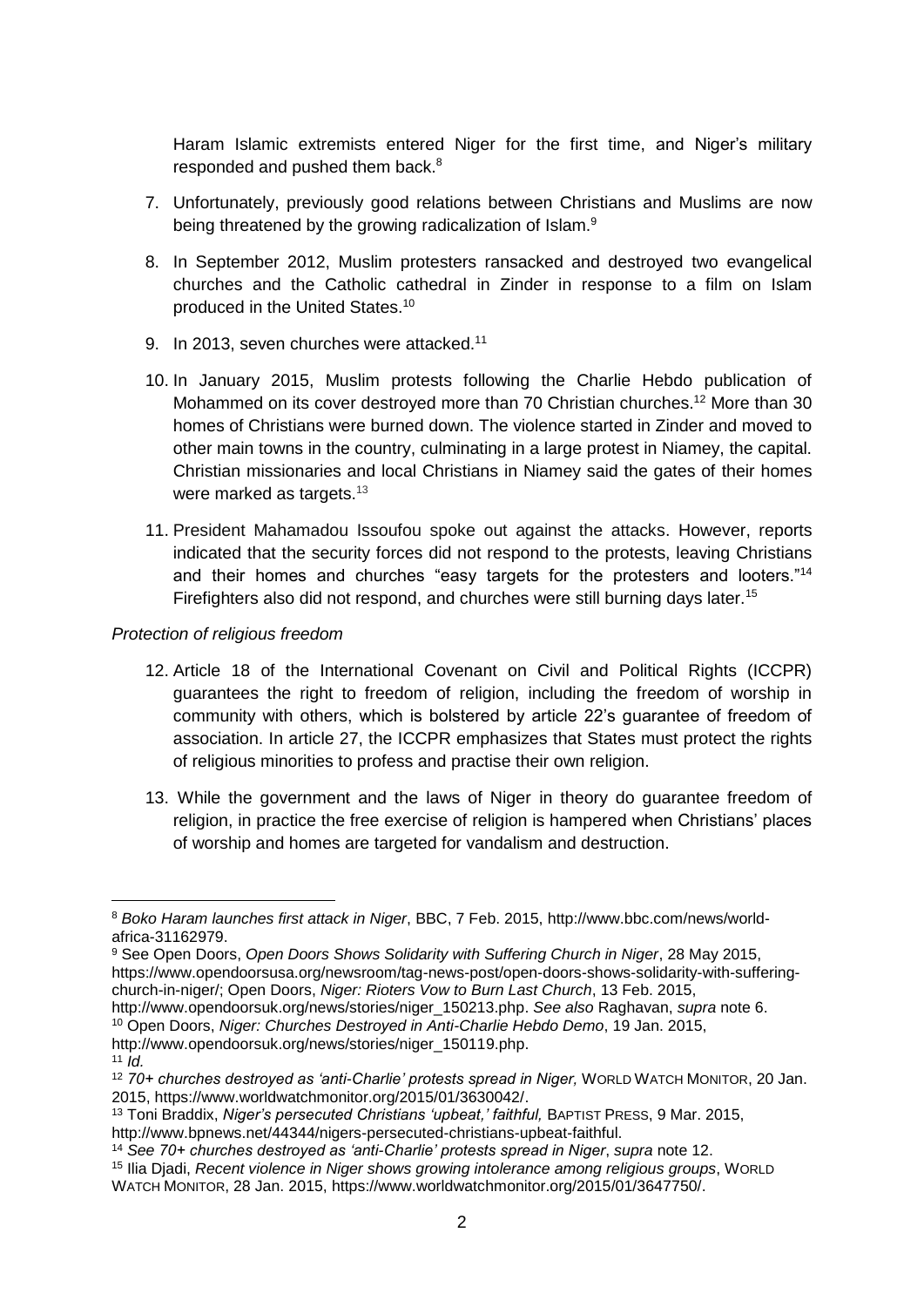- 14. To ensure that Christians have the freedom to practise their religion, Niger must contribute resources to protecting their churches. In the event of protesting, rioting, or other violence, local governments and, where possible, the national government must deploy security forces to protect churches and the homes of Christians. Niger must also bring to justice the perpetrators of these crimes against Christians.
- 15. Niger must also focus on countering growing Islamic radicalization. Although this radicalization may be caused by a number of complex factors and cannot be addressed easily,<sup>16</sup> at the very least the government should work to improve conditions that promote religious tolerance, such as access to education.

## **(b) Maternal health**

## *Background*

16. Niger is estimated to have one of the highest maternal mortality ratios (MMR) in the world at 630 deaths per 100,000 live births.<sup>17</sup> The lifetime risk of maternal death, or the probability that a 15-year-old woman will die from a maternal cause at some point in her life, is 1 in 20, the second-highest risk in the world.<sup>18</sup> Every maternal death is a tragedy. It devastates the woman's family, in particular the woman's children, and affects the entire community socially and economically. The high number of maternal deaths in Niger—estimated at 5,600 women in 2013<sup>19</sup>—is a human rights crisis.

## *Maternal health as a human right*

- 17. Preventable maternal mortality implicates human rights, in particular the right to health. The right to the enjoyment of the highest attainable standard of health is guaranteed in several international and regional human rights treaties Niger is obligated to follow, including the International Covenant on Economic, Social and Cultural Rights (article 12), the Convention on the Rights of the Child (art. 24), and the African Charter on Human and Peoples' Rights (the Banjul Charter, art. 16).
- 18. More specifically, the Universal Declaration of Human Rights recognizes in Article 25(2) that "motherhood and childhood are entitled to special care and assistance."
- 19. Article 12 of the Convention on the Elimination of All Forms of Discrimination against Women focuses on women's access to health care services. Article 12(2) requires that states "ensure to women appropriate services in connection with pregnancy, confinement and the post-natal period, granting free services where necessary, as well as adequate nutrition during pregnancy and lactation."
- 20. CRC article 24(2)(d) requires states to "take appropriate measures [ . . . ] to ensure appropriate pre-natal and post-natal health care for mothers." The Committee on the Rights of the Child, in paragraph 51 of its General Comment No. 15 on the right of

<u>.</u>

<sup>16</sup> *See id.*

<sup>17</sup> WHO ET AL., TRENDS IN MATERNAL MORTALITY 1990-2013 33, *available at* http://apps.who.int/iris/bit stream/10665/112682/2/9789241507226\_eng.pdf?ua=1.

<sup>18</sup> *See id.*

<sup>19</sup> *Id.*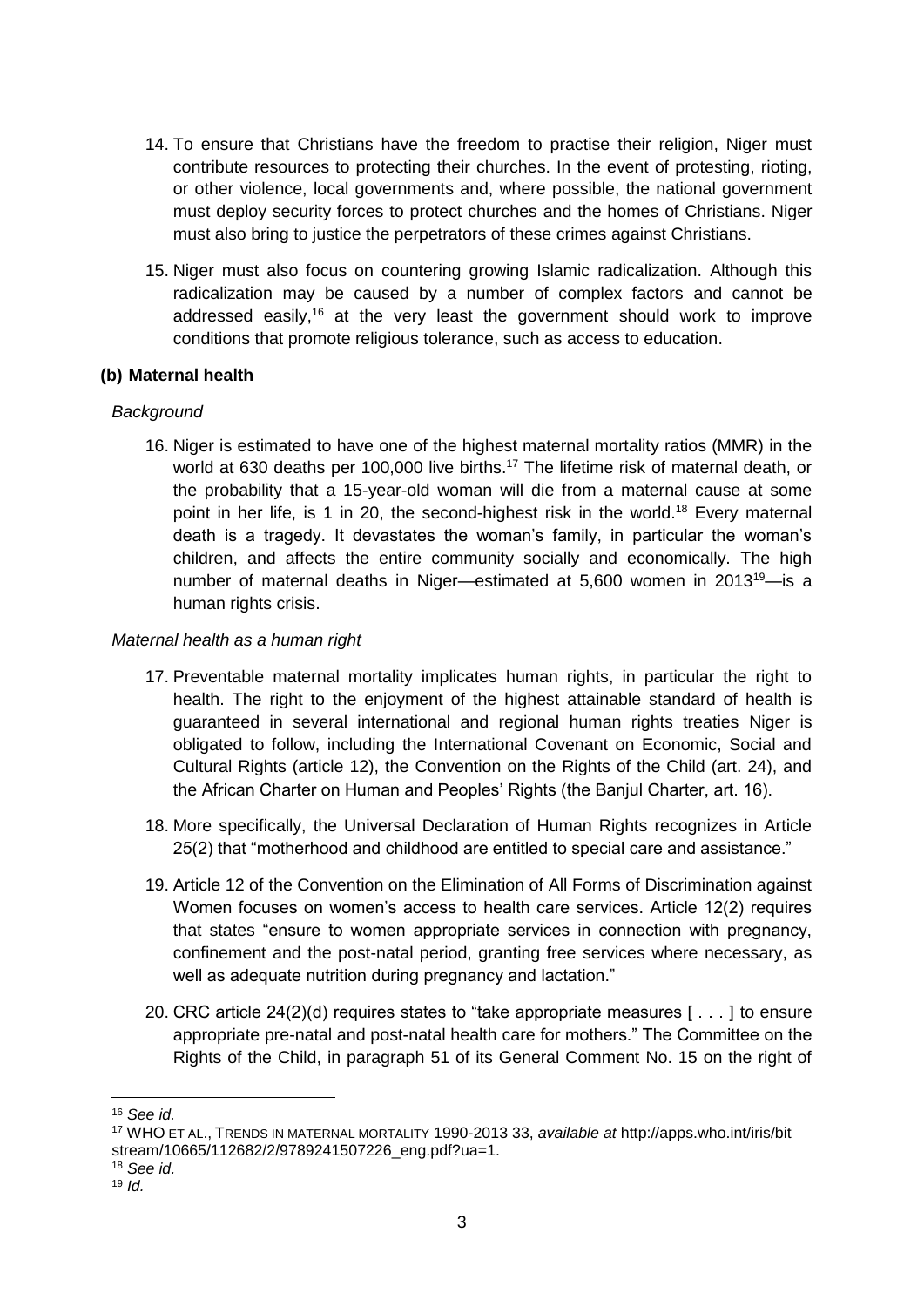the child to the enjoyment of the highest attainable standard of health, called preventable maternal mortality and morbidity "grave violations of the human rights of women and girls."

#### *Necessary maternal health interventions*

- 21. Almost all maternal deaths are preventable, $20$  particularly when skilled birth attendants are present to manage complications and the necessary drugs are available, such as oxytocin (to prevent hemorrhage) and magnesium sulfate (to treat pre-eclampsia).
- 22. Niger must focus on providing prenatal care. The WHO recommends a minimum of four prenatal visits with trained health workers, in order to prevent, detect, and treat any health problems.<sup>21</sup> According to the Demographic and Health Survey, only 32.8 percent of women in Niger had at least four prenatal visits.<sup>22</sup>
- 23. The WHO states, "Most obstetric complications could be prevented or managed if women had access to skilled birth attendant – doctor, nurse, midwife – during childbirth."<sup>23</sup> SBAs are trained to recognize and manage complications, and to refer women to higher levels of care if necessary. Skilled birth attendants attended only 29.3 percent of births.<sup>24</sup> According to UNFPA, only 55 percent of the need for SBAs in Niger is met.<sup>25</sup> The population of Niger is expected to increase from 17.2 million in 2012 to 34.5 million in 2030. It must prepare to respond to an estimated two million pregnancies per year by 2030, 75 percent of which will be in rural settings.
- 24. Women must also receive postnatal care, ideally within 24 hours after giving birth, to monitor the mother for complications and to provide care to the newborn.<sup>26</sup> 63.1 percent of women received no postnatal care in the first two days after birth.<sup>27</sup>
- 25. Niger must recognize the barriers to adequate health care during pregnancy, childbirth, and the postnatal period, including poverty, distance, lack of information, inadequate services, and cultural practices. 70.2 percent of women in Niger reported that there was at least one barrier, such as needing permission to go for treatment, not wanting to go alone, and in particular getting money for treatment, distance to a health facility, and transportation, in getting care for a health concern.<sup>28</sup>

<u>.</u>

<sup>&</sup>lt;sup>20</sup> WHO, Fact Sheet No. 348, Maternal mortality, http://www.who.int/mediacentre/factsheets/fs348/en/. <sup>21</sup> WHO, Antenatal care, http://www.who.int/gho/maternal\_health/reproductive\_health/antenatal\_care\_ text/en/.

<sup>22</sup> NIGER ENQUÊTE DÉMOGRAPHIQUE ET DE SANTÉ ET À INDICATEURS MULTIPLES 2012 104 (2013),

*available at* http://dhsprogram.com/pubs/pdf/FR277/FR277.pdf [hereinafter NIGER DHS].

<sup>&</sup>lt;sup>23</sup> WHO, Skilled attendants at birth, http://www.who.int/gho/maternal\_health/skilled\_care/skilled\_birth attendance\_text/en/.

<sup>24</sup> NIGER DHS, *supra* note 22, at 111.

<sup>25</sup> UNFPA, THE STATE OF THE WORLD'S MIDWIFERY 2014 148 (2014), *available at* http://www.unfpa.org/ sites/default/files/pub-pdf/EN\_SoWMy2014\_complete.pdf.

<sup>&</sup>lt;sup>26</sup> WHO, Postnatal care, http://www.who.int/maternal\_child\_adolescent/topics/newborn/postnatal\_care /en/.

<sup>27</sup> NIGER DHS, *supra* note 22, at 114.

<sup>28</sup> *Id.* at 117.